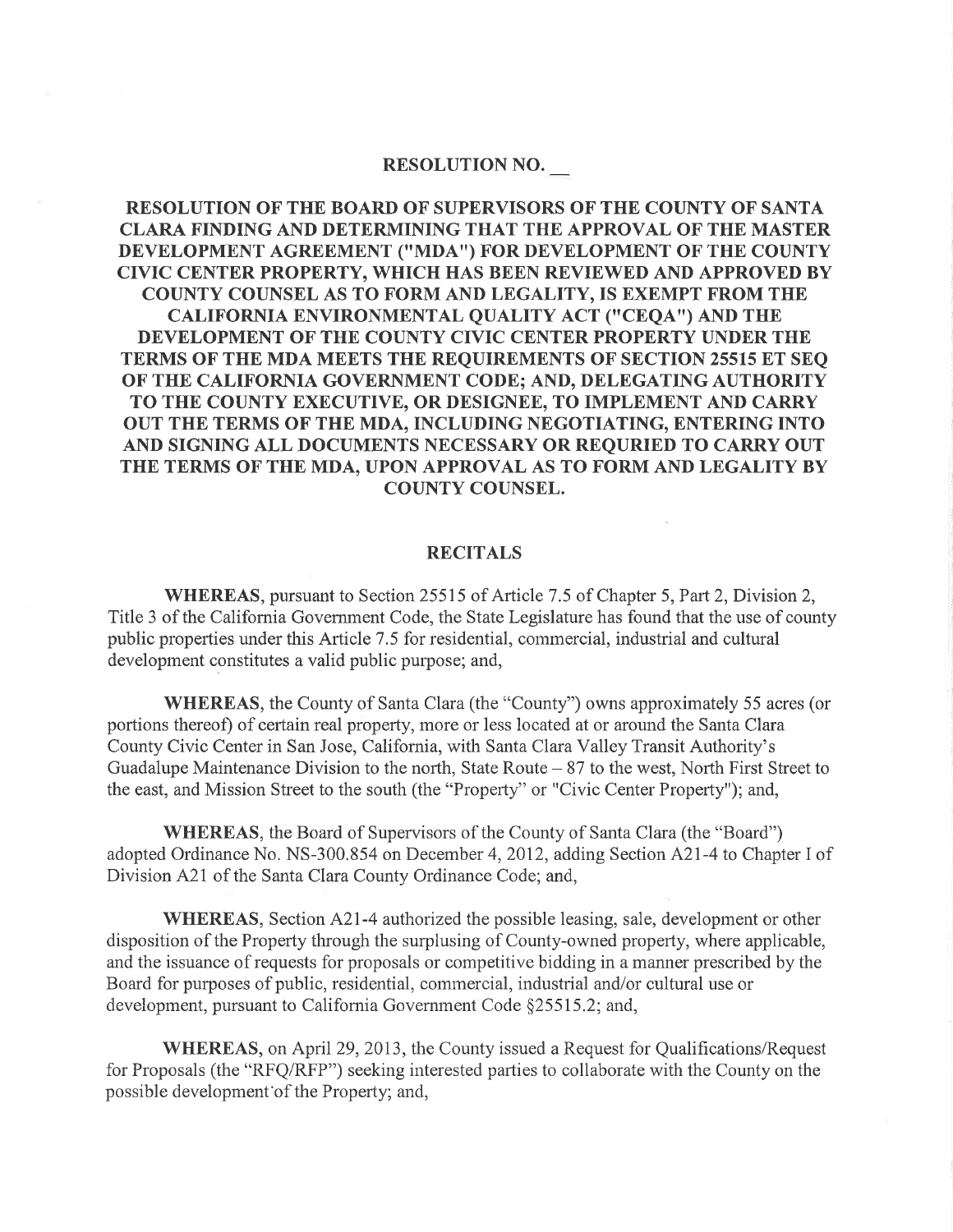\ryHEREAS, the County received a joint proposal from Lowe Enterprises Real Estate Group, a Califomia corporation, with its principal offices located at II777 San Vicente Boulevard, Suite 900, Los Angeles, California 90049, in association with M. Arthur Gensler Jr. & Associates, Inc. , a Califomia corporation, with its principal offices located at 2 Harrison Street, Suite 400, San Francisco, Califomia94105 (collectively, "Lowe/Gensler" or "Developer"), who met the minimum qualifications under the RFQ/RFP; and,

WHEREAS, on September 24,2013, the Board made a determination that County should move forward with negotiations with Developer regarding a potential development of the Property; and,

WHEREAS, the Office of County Executive and the law firm of Sheppard, Mullin, Richter & Hampton LLP drafted and negotiated the terms of a Master Development Agreement ("MDA") with Developer, attached hereto and incorporated herein by this reference as Exhibit " $A$ "; and,

WHEREAS, pursuant to these negotiations, the MDA is within the scope of the RFQ/RFP as authorized by Ordinance No. NS-300.854; and,

WHEREAS, the competitive process used by the County for the selection and award of this MDA was completed in a manner that was and is acceptable to the Board; and,

WHEREAS, the Property is intended to and will be used for residential, commercial, industrial or cultural development or a combination of any of these uses with other public purposes or public buildings; and,

WHEREAS, the Office of County Executive and the Facilities and Fleet Department of the County have evaluated and, based on that evaluation, herein inform the Board that the construction and development of the Property pursuant to the terms of the MDA will not interfere with the use or development of the remaining portions of the Property or any other adjacent public properties of the County; and,

\ryHEREAS, the Office of County Executive and the Facilities and Fleet Department of the County have evaluated and, based on that evaluation, herein inform the Board that the development and construction of the Property pursuant to the terms of the MDA offers economic benefits to the County, including anticipated future revenue generating opportunities; offers the greatest economic return to the County; and, meets the residential, commercial, industrial, or cultural development needs of the County; and,

WHEREAS, based on the administrative record as a whole, the Board's approval of the MDA is not subject to the California Environmental Quality Act ("CEQA") (California Public Resources Code \$\$21000 et seq.) and the State CEQA Guidelines (California Code of Regulations \$\$15000-15387) because Board action in approving the MDA is not a "project" as defined in CEQA Guidelines Section 15378 and therefore will not result in a physical change in the environment pursuant to CEQA Guidelines Section 15060(c)(2); and,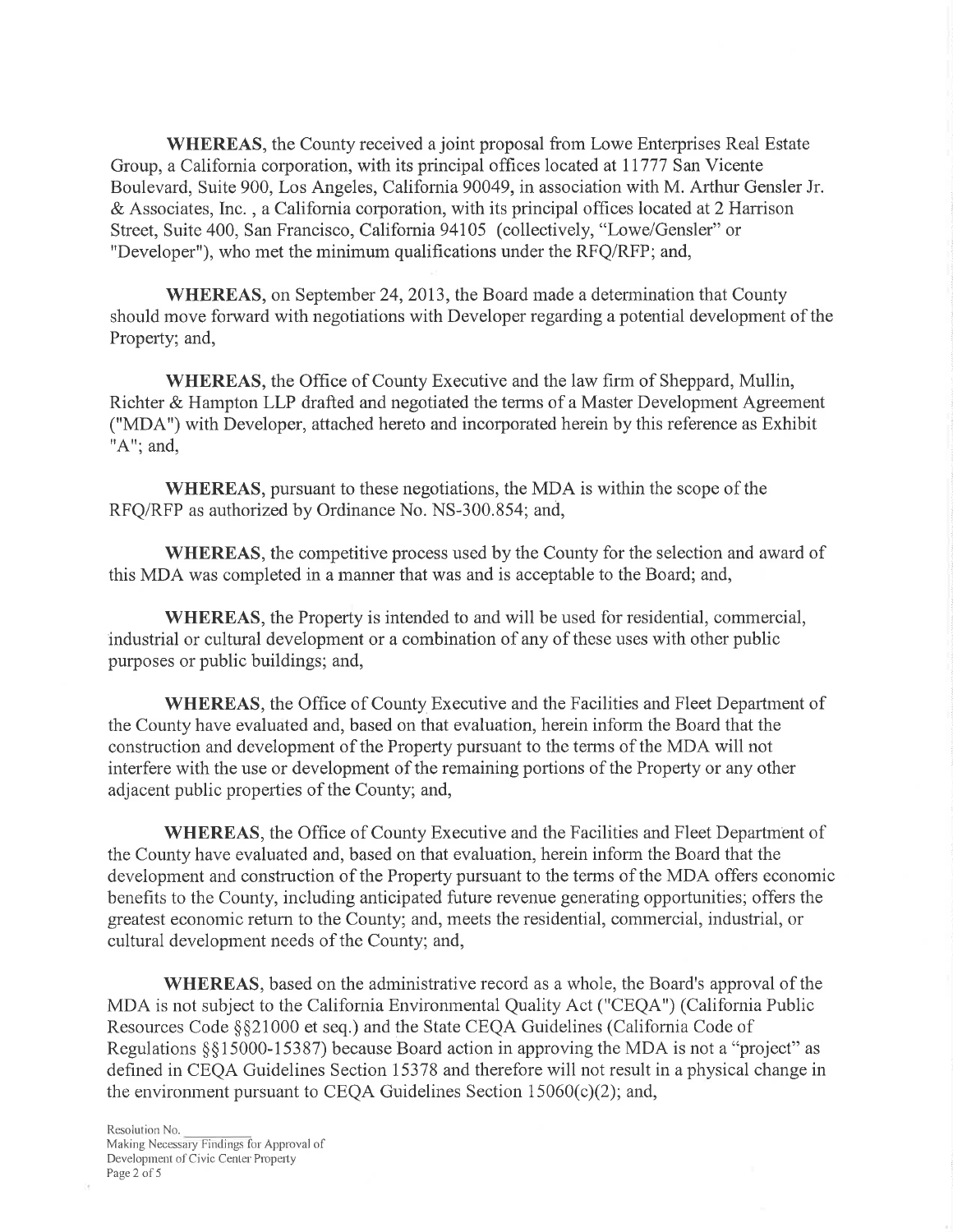WHEREAS, the terms of the MDA expressly state that County and Developer, acknowledge that (1) compliance with CEQA is a condition precedent to any action by County to cause development or construction on the Property under the MDA; and (2) Developer shall not have any right to develop or construct anything at the Property until County has concluded that it has fully complied with CEQA with respect to such development and construction; and,

WHEREAS, the Property will only be developed pursuant to the terms of the MDA after first having complied with the applicable provisions of Section 65402 and Article <sup>8</sup> (commencing with Section 54220) of Chapter 5 of Part I of Division 2 of Title 5, of the California Govemment Code; and,

WHEREAS, pursuant to Section 25515.2 of the California Government Code, the MDA must be authorized by an ordinance adopted by the Board following a public hearing, notice of the time and place of which must be published in one or more newspapers of general circulation within the County and must be mailed to any person requesting special notice, any present tenant of the Property, and to all owners of land adjoining the Property; and,

\ryHEREAS, pursuant to Section 255I5.2(a) of the California Government Code, notice of the time and place of a public hearing concerning the adoption of Ordinance No. NS-300.894 authorizing and approving the MDA between the County and Developer concerning the development of a portion of the Property was published in a newspaper of general circulation in Santa Clara County on April 11, 2016 and on April 18, 2016; and,

WHEREAS, pursuant to Section 25515.2(a) of the California Government Code, notice of the time and place of the public hearing concerning the adoption of Ordinance No. NS-300.894 authorizing and approving the MDA was also mailed to all person(s) requesting special notice, to all present tenant(s) of the Property, and to all owners of land adjoining the Property; and,

WHEREAS, pursuant to Section 25515.2(b) of the California Government Code, the Board held the noticed public hearing regarding Ordinance No. NS-300.894 on April 26,2016, in the Board of Supervisors Chambers, at 70 West Hedding Street, First Floor, San Jose, California, starting no earlier than 9:30am. .

NOW, THEREFORE, BE IT RESOLVED that the Board of Supervisors of the County of Santa Clara hereby finds and determines:

- 1. The foregoing recitals are true and correct.
- 2. The competitive process used by the County for the selection and award of the Master Development Agreement attached herein as Exhibit A was completed in a manner that is acceptable to the Board.
- The Property is intended to be used for residential, commercial, industrial or cultural development or a combination of any of these uses with other public purposes or public  $3.$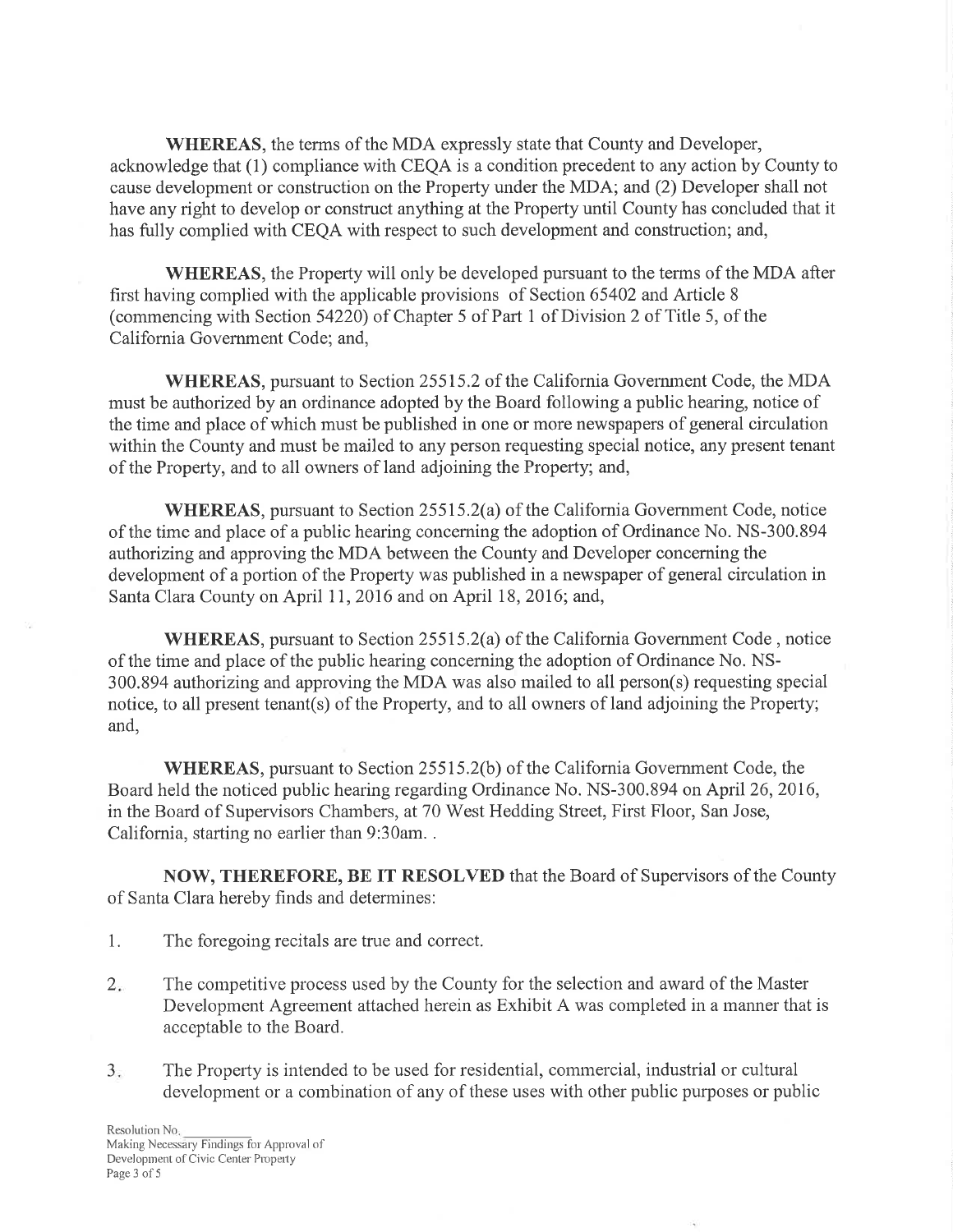buildings in accordance with the provisions of Section25515 et seq. of the Califomia Government Code.

- 4 The development, construction and use of the Property in accordance with the terms of the Master Development Agreement will not interfere with the use or development of the remaining portions of the Property or any other adjacent public properties of the County.
- 5 The development, construction and use of the Property in accordance with the terms of the Master Development Agreement:

(a) Results in economic benefits to the County, including anticipated future revenue generating opportunities;

(b) Offers the greatest economic retum to the County; and,

(c) Meets the residential, commercial, industrial, or cultural development needs of the County.

- 6 The Property will only be developed pursuant to the terms of the Master Development Agreement after first having complied with the applicable provisions, if any, of Section 65402 and Article 8 (commencing with Section 54220) of Chapter 5 of Part 1 of Division 2 of Title 5, of the California Government Code.
- $7.$ The Board's approval of the Master Development Agreement is not subject to the California Environmental Quality Act ("CEQA") (California Public Resources Code \$\$21000 et seq.) and the State CEQA Guidelines (California Code of Regulations \$\$15000-15387) because Board action in approving the Master Development Agteement is not a "project" as defined in CEQA Guidelines Section 15318 and therefore will not result in a physical change in the environment pursuant to CEQA Guidelines Section  $15060(c)(2)$ .
- 8. The Property will only be developed and construction initiated pursuant to the terms of the Master Development Agreement after first having complied with the California Environmental Quality Act ("CEQA") (California Public Resources Code \$\$21000 et seq.) and the State CEQA Guidelines (California Code of Regulations \$\$15000-15387), as applicable.
- $9<sub>w</sub>$ Upon approval of the Ordinance No. NS-300.894 by a four-fifths vote of the Board, the President of the Board of Supervisors is authorized to execute the Master Development Agreement attached herein as Exhibit A;
- $\frac{1}{2}$
- $\frac{1}{2}$
- 
- $\frac{1}{2}$
- $\frac{1}{2}$

Resolution No. Making Necessary Findings for Approval of Development of Civic Center Property Page 4 of 5